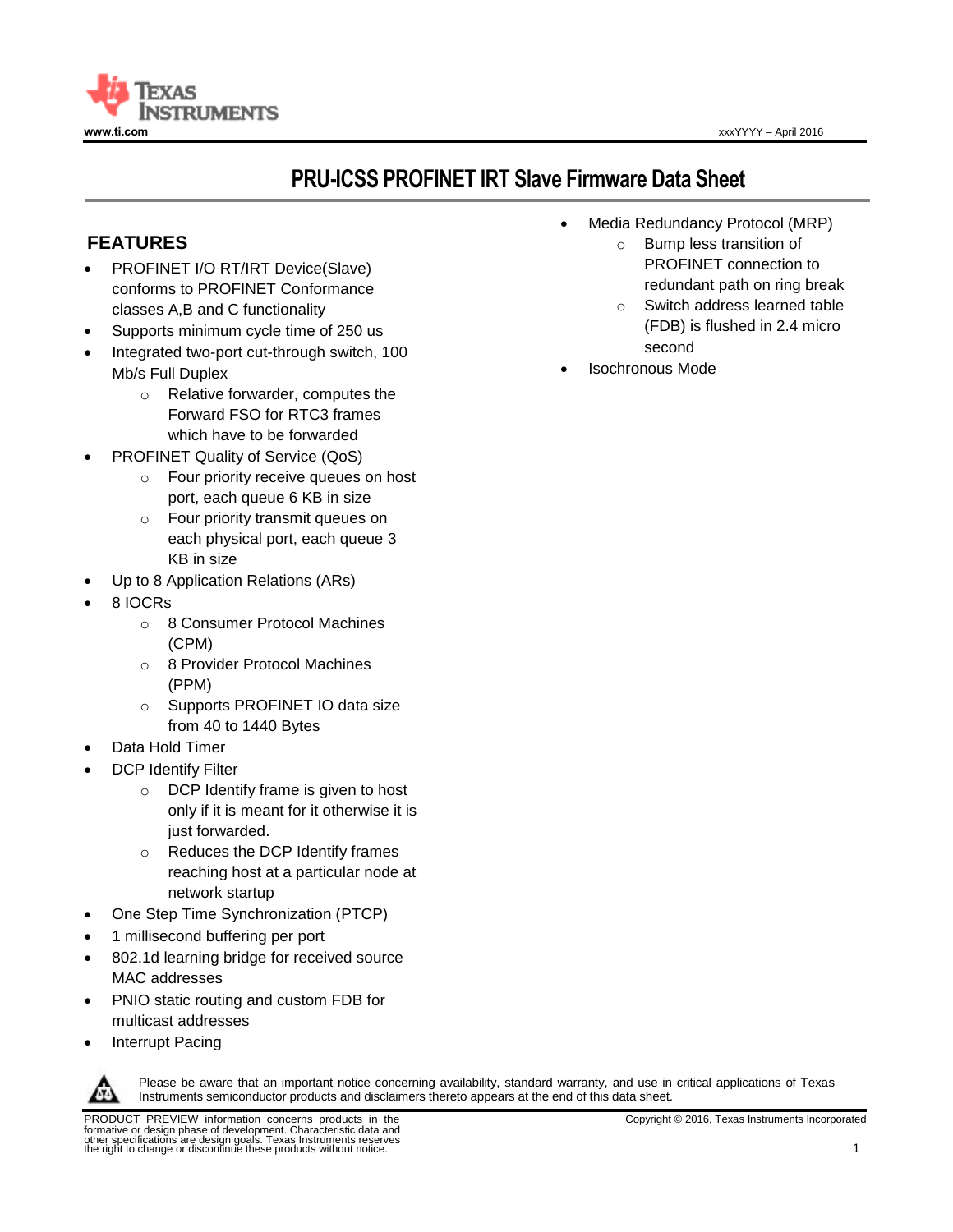

# **Description**

PRU-ICSS PROFINET IRT firmware implements PROFINET IRT slave layer2 functionality and provides PROFINET IRT ASIC like functionality integrated into Sitara Processors with PRU-ICSS. PRU-ICSS PROFINET IRT Software from TI can be used by customers to add PROFINET IRT function on top of Processor SDK to Sitara processors.



PROFINET IRT firmware for PRU-ICSS is a black box product maintained by TI. PROFINET IRT driver allows loading and run PROFINET IRT firmware and interface with the firmware.

PROFINET Driver is provided in full source so that customers can adapt this implementation to own hardware and Operating Systems. This driver provides stack interface for CPM/PPM management, Triple Buffer Management, MRP, DCP Filter, Multicast Filter, Phase management and PTCP modules.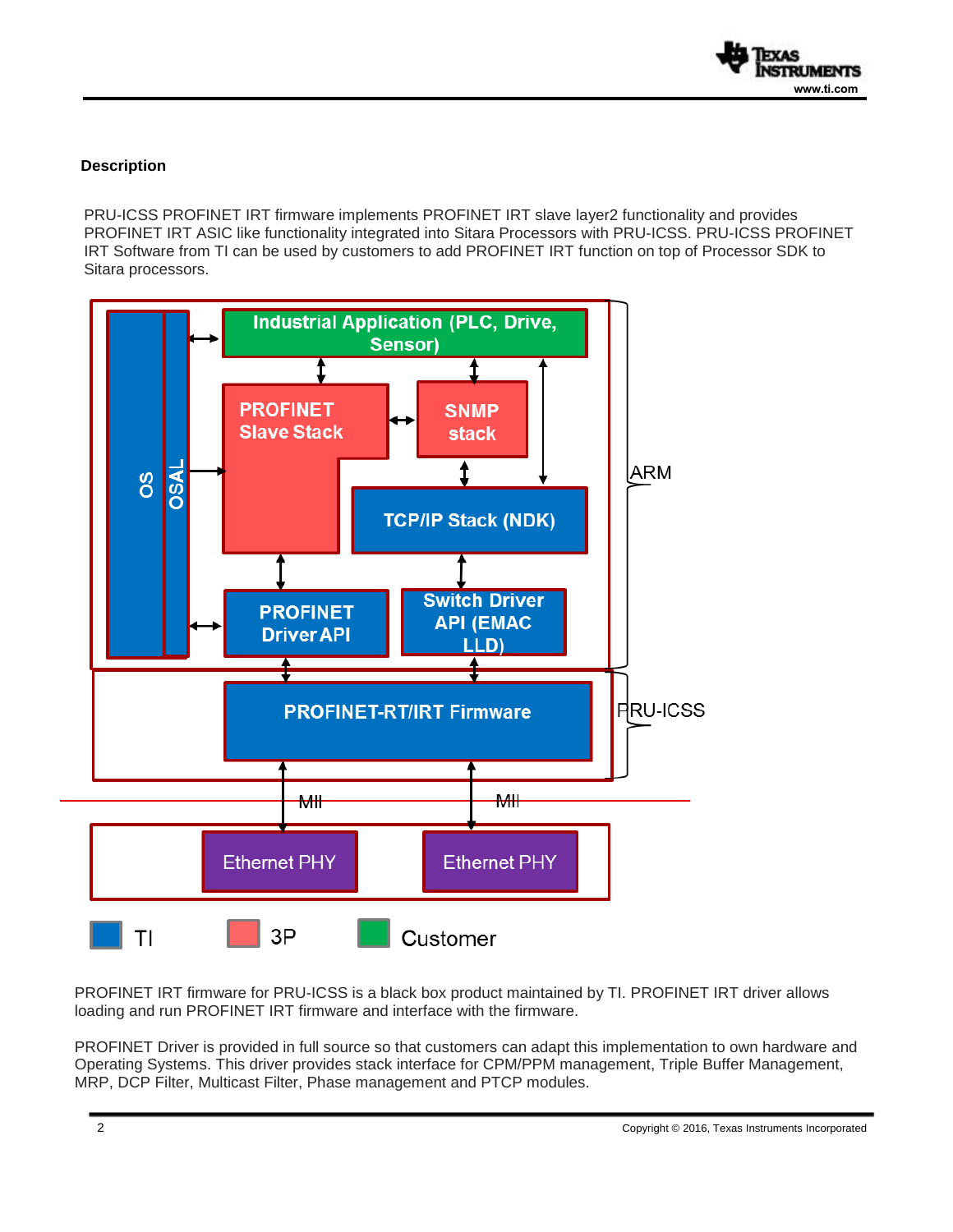

Operating System, Switch Driver (ICSS EMAC LLD), TCP/IP Stack (NDK) and associated documentation is available through Processor SDK. See Software section for details

## **Performance Summary**

 A 300 MHz CPU speed is sufficient to support a simple IO or sensor application. More complex applications can use higher speed grades of up to 1.5 GHz. The PRU core speed remains 200 MHz for all speed grades.

## **Memory Summary**

This section describes memory usage of the PROFINET IRT PRU-ICSS firmware and Cortex-A driver.

# **PROFINET IRT PRU-ICSS Firmware Memory Statistics**

#### **Table 1 Firmware Version 2.1**

| <b>Memory</b>                 | Program<br>memory | Data<br>memory | <b>Remarks</b>                                |
|-------------------------------|-------------------|----------------|-----------------------------------------------|
| PRU <sub>0</sub>              | 8.25 KB           | 8 KB           |                                               |
| PRU <sub>1</sub>              | 8.25 KB           | 8 KB           |                                               |
| PRU-ICSS<br><b>SHARED RAM</b> | NA                | <b>12 KB</b>   | Buffer descriptors, Filter<br>tables etc      |
| L3 OCMC RAM                   | <b>NA</b>         | 64 KB          | Switch Buffers, PPM and<br><b>CPM</b> buffers |

#### **Table 2 Firmware Version 1.0**

| <b>Memory</b>                 | Program<br>memory | Data<br>memory | Remarks                                       |
|-------------------------------|-------------------|----------------|-----------------------------------------------|
| PRU <sub>0</sub>              | 8 KB              | 8 KB           |                                               |
| PRU <sub>1</sub>              | 8 KB              | 8 KB           |                                               |
| PRU-ICSS<br><b>SHARED RAM</b> | <b>NA</b>         | <b>12 KB</b>   | Buffer descriptors, Filter<br>tables etc      |
| L3 OCMC RAM                   | <b>NA</b>         | 64 KB          | Switch Buffers, PPM and<br><b>CPM</b> buffers |

#### **Table 3 PROFINET IRT Driver Memory Statistics**

| <b>Section</b>                                            | <b>Memory</b> |
|-----------------------------------------------------------|---------------|
| .text (executable code)                                   | 43.49 KB      |
| rodata (constant data).                                   | 16.83 KB      |
| .data (initialized non-constant data -writable<br>static) | 76 Bytes      |
| .bss (uninitialized data)                                 | 4 Bytes       |

**NOTE: Driver object files (iPNDrv.o iPNIsoMDrv.o,iPNLegacy.o, iPnOs.o, iRtcDrv.o, iRtcDrv2.o and iPtcpDrv.o) used for this analysis with gcc-arm-none-eabi-7-2017q4 toolchain options : -mcpu=cortex-a8 -mtune=cortex-a8 -marm –mfloat- abi=hard –march=armv7-a**

#### **Hardware Requirements**

- Sitara Processor with PRU-ICSS IP and PROFINET IRT support
- PROFINET IRT implementation uses following interrupts mapped to Host Interrupt Controller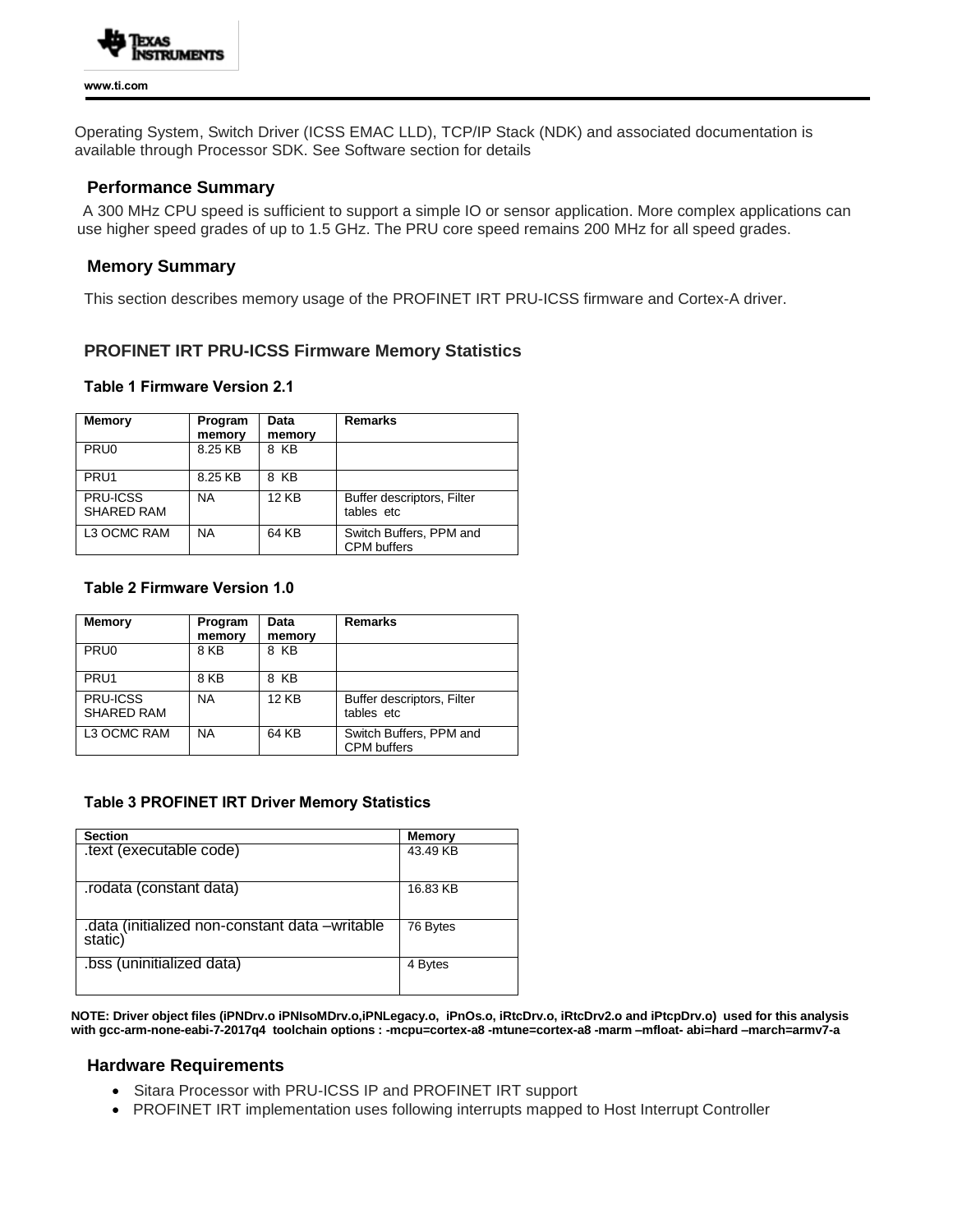

| <b>Stack/application interrupts</b> |                       |                                                       |  |
|-------------------------------------|-----------------------|-------------------------------------------------------|--|
| <b>Firmware interrupt</b>           | <b>Host Interrupt</b> | <b>Remarks</b>                                        |  |
| Frame Receive                       | PRU ICSS EVTOUT0      | Notifies host when firmware has stored a frame in     |  |
|                                     |                       | host receive queue                                    |  |
| <b>PPM Frame Receive</b>            | PRU ICSS EVTOUT1      | Raised when firmware has transmitted a PPM frame      |  |
| <b>CPM Frame Receive</b>            | PRU ICSS EVTOUT2      | On reception of CPM frame firmware raises this        |  |
|                                     |                       | interrupt                                             |  |
| <b>DHT</b>                          | PRU_ICSS_EVTOUT3      | Firmware notifies DHT event and PPM list toggle       |  |
|                                     |                       | event to host through this interrupt                  |  |
| <b>PTCP</b>                         | PRU ICSS EVTOUT4      | Firmware notifies reception of RTSync frame           |  |
| Link 0 / Link 1                     | PRU ICSS EVTOUT6      | Interrupt is raised when the Link on MII0/MII1 port   |  |
|                                     |                       | comes up or goes down                                 |  |
| <b>ISOM</b>                         | PRU_ICSS_EVTOUT7      | Interrupt is raised ISOM event occurs. Applicable for |  |
|                                     |                       | ISOM Interrupt mode only                              |  |

PROFINET IRT implementation makes use of one channel of EDMA

 HW signals required to implement PROFINET IRT slave functionality is shown below, this info needs to be used in conjunction with<http://www.ti.com/tool/PINMUXTOOL>

**NOTE: w.r.t prX, X is 1 or 2 (respectively PRU-ICSS1 and PRU-ICSS2 – refer to SOC TRM for availability)**

| <b>Signal name</b>        |           | <b>Description</b>           |
|---------------------------|-----------|------------------------------|
| <b>PRU-ICSS MDIO</b>      |           |                              |
| prX_mdio_mdclk            | Mandatory | MDIO clock                   |
| prX_mdio_data             | Mandatory | MDIO data                    |
| <b>PRU-ICSS MII PORTO</b> |           |                              |
| <b>PRU-ICSS MII PORT1</b> |           |                              |
|                           |           |                              |
| prX_mii_mt0_clk           | Mandatory | MII0 and MII1 transmit clock |
| prX mii mt1 clk           |           |                              |
| prX_mii0_txd3             | Mandatory | MII0 and MII1 transmit data3 |
| prX mii1 txd3             |           |                              |
| prX_mii0_txd2             | Mandatory | MII0 and MII1 transmit data2 |
| prX_mii1_txd2             |           |                              |
| prX mii0 txd1             | Mandatory | MIIO and MII1 transmit data1 |
| prX mii1 txd1             |           |                              |
| prX mii0 txd0             | Mandatory | MIIO and MII1 transmit data0 |
| prX_mii1_txd0             |           |                              |
| prX_mii0_rxd3             | Mandatory | MII0 and MII1 receive data3  |
| prX_mii1_rxd3             |           |                              |
| prX_mii0_rxd2             | Mandatory | MII0 and MII1 receive data2  |
| prX_mii1_rxd2             |           |                              |
| prX_mii0_rxd1             | Mandatory | MII0 and MII1 receive data1  |
| prX mii1 rxd1             |           |                              |
| prX mii0 rxd0             | Mandatory | MII0 and MII1 receive data0  |
| prX mii1 rxd0             |           |                              |
| prX_mii0_txen             | Mandatory | MII0 and MII1 TX enable      |
| prX mii1 txen             |           |                              |
| prX_mii_mr0_clk           | Mandatory | MII0 and MII1 receive clock  |
| prX_mii_mr1_clk           |           |                              |

# **Table 3 PRU-ICSS signals required for PROFINET functionality**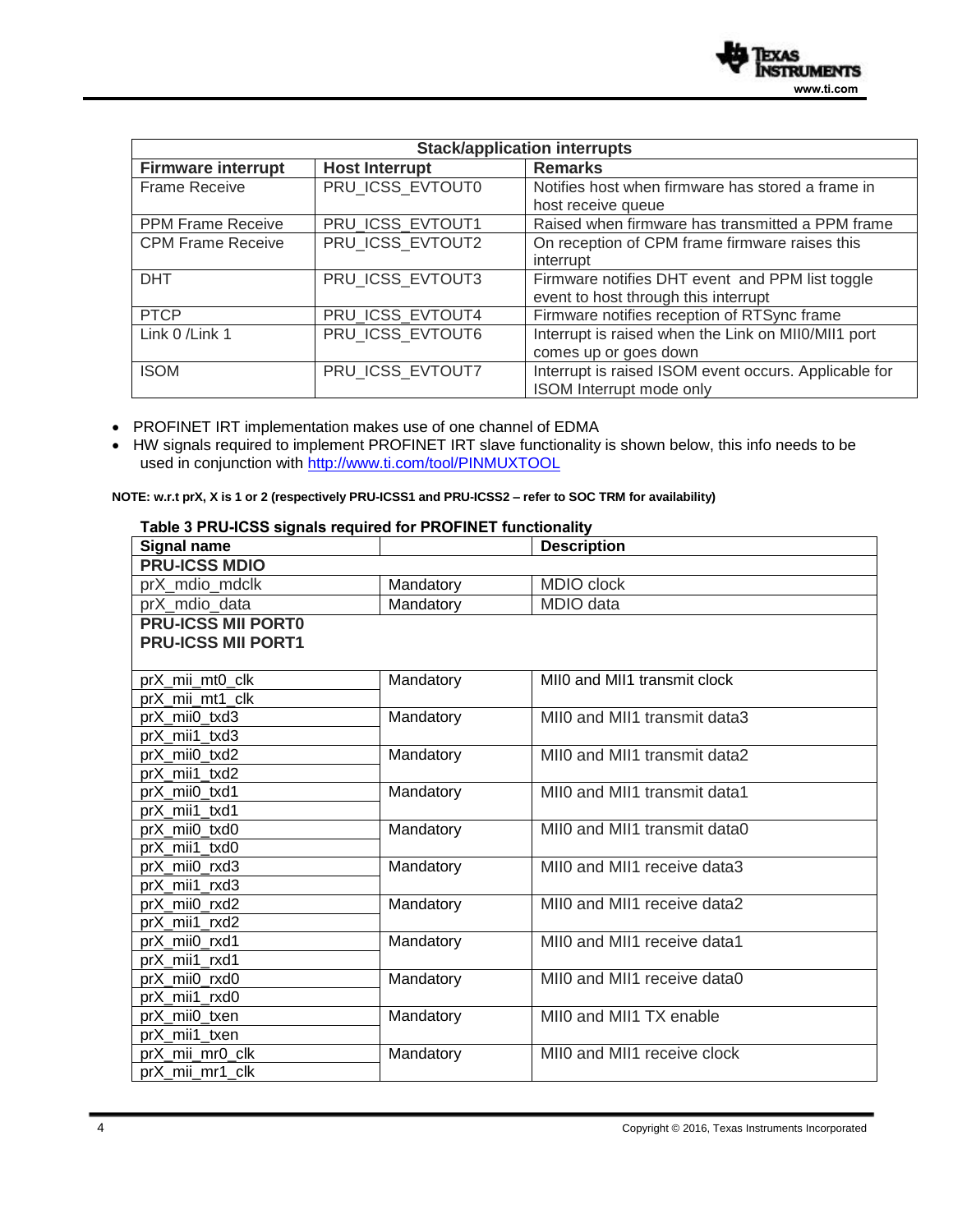

**www.ti.com** 

| prX_mii0_rxdv                                        | Mandatory          | MII0 and MII1 RX data valid            |  |
|------------------------------------------------------|--------------------|----------------------------------------|--|
| prX mii1 rxdv                                        |                    |                                        |  |
| prX_mii0_rxer                                        | Mandatory          | MII0 and MII1 RXERR                    |  |
| prX_mii1_rxer                                        |                    |                                        |  |
| prX mii0 rxlink                                      | Optional           | For fast link loss detection - connect |  |
| prX_mii1_rxlink                                      |                    | LED LINK/LED SPEED from PHY here and   |  |
|                                                      |                    | enable MLINK mode in MDIO              |  |
| PRU-ICSS PTCP Clocks (Network clock synchronization) |                    |                                        |  |
| prX_edc_sync0_out                                    | Recommended        | SYNC0 out - Time synchronized OUT0     |  |
|                                                      | (for PTCP capable) |                                        |  |
|                                                      | slaves)            |                                        |  |
| <b>Isochronous Mode</b>                              |                    |                                        |  |
| prX_edc_sync1_out                                    | Recommended (to    | SYNC1out - Time synchronized OUT1      |  |
|                                                      | enable ISOM        |                                        |  |
|                                                      | support)           |                                        |  |

## **Software**

 PROFINET IRT slave firmware, driver, examples and associated documentation for Sitara Processors is available from [http://www.ti.com/tool/PRU-ICSS-INDUSTRIAL-SW.](http://www.ti.com/tool/PRU-ICSS-INDUSTRIAL-SW) PROFINET IRT software runs on top of TI Processor SDK

### More details can be found here

 <http://software-dl.ti.com/processor-industrial-sw/esd/docs/indsw/index.html> <http://software-dl.ti.com/processor-sdk-rtos/esd/docs/latest/rtos/index.html> <http://software-dl.ti.com/processor-sdk-linux/esd/docs/latest/linux/index.html>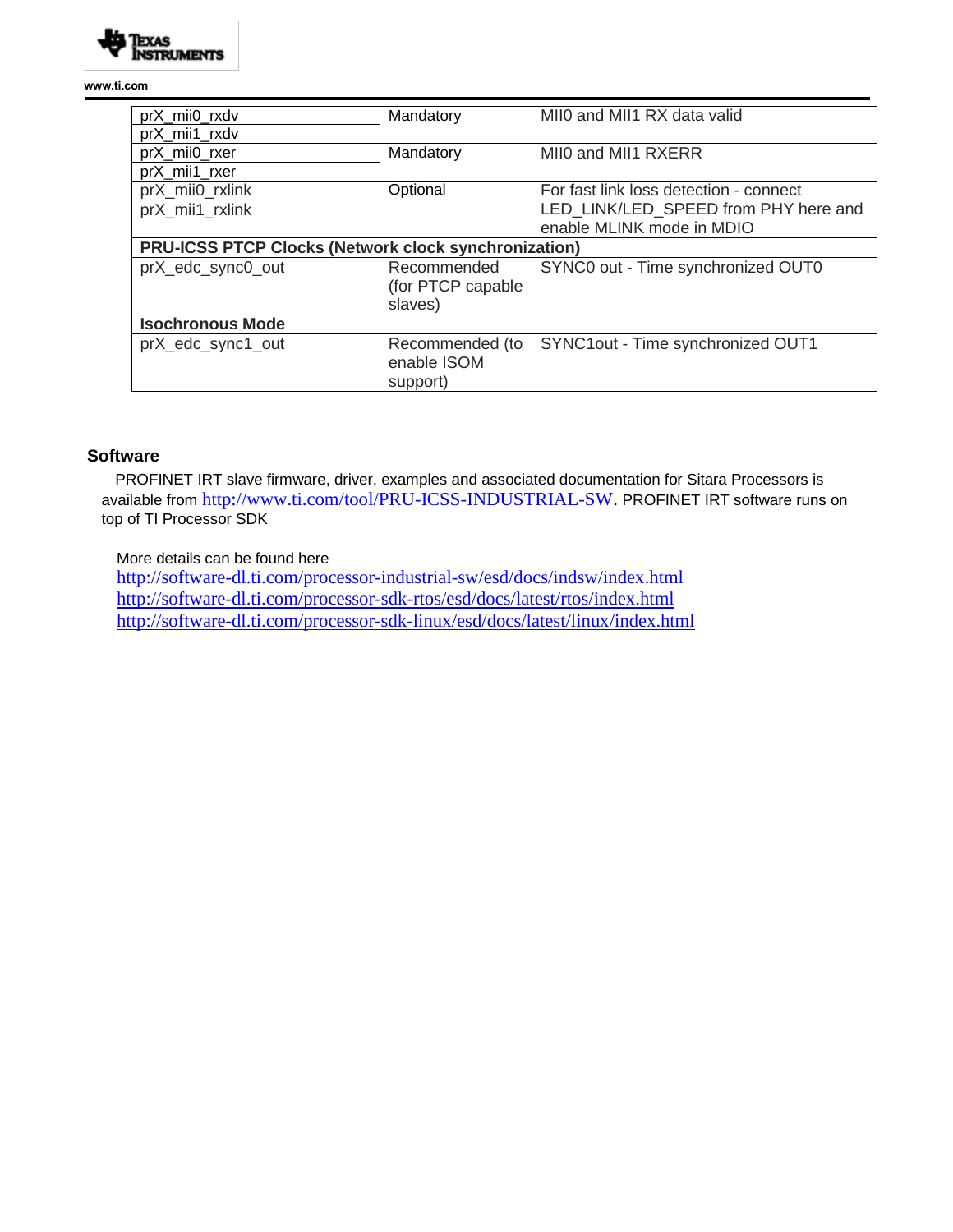

# **Certification Information**

Certification was done on **[AM335x ICEv2](http://www.ti.com/tool/tmdsice3359)** board using PROFINET IRT firmware build (00.0A.0C) and Molex PROFINET IRT stack 5.0.4.0 during June 2015.

| Certificate                                                            |                                                                                                                                                                                                                                                                                            |
|------------------------------------------------------------------------|--------------------------------------------------------------------------------------------------------------------------------------------------------------------------------------------------------------------------------------------------------------------------------------------|
|                                                                        | PROFIBUS Nutzerorganisation e.V. grants to                                                                                                                                                                                                                                                 |
|                                                                        | <b>Texas Instruments Deutschland GmbH</b><br>Haggertystr. 1, 85356 Freising, Germany                                                                                                                                                                                                       |
|                                                                        | the Certificate No: Z10659 for the PROFINET IO Device:                                                                                                                                                                                                                                     |
| <b>Model Name:</b><br><b>Revision:</b><br>Identnumber:<br>GSD:<br>DAP: | <b>AM3359 Profinet Evaluation Kit</b><br>SW/FW: T 1.0.2; HW: 1<br>0x0127; 0x0310<br>GSDML-V2.31-MOLEX TI-AM335xProfinet SDK-20150609.xml<br>DIM 1: Molex-TI sample device, 0x1010 0000                                                                                                     |
|                                                                        | This certificate confirms that the product has successfully passed the certification tests with the following scope:                                                                                                                                                                       |
| ⊺ज<br><b>PNIO Version</b><br>ज<br><b>Conformance Class</b>             | V2.32<br>C<br><b>Optional Features: IRT</b>                                                                                                                                                                                                                                                |
| <b>Netload Class</b><br>⊺ज<br>ন<br><b>PNIO Tester Version</b>          | Ш<br>V2.3.5<br>SIEMENS AG, Fürth, Germany                                                                                                                                                                                                                                                  |
| ाज<br>Tester                                                           | PN346-1, IRT086-1                                                                                                                                                                                                                                                                          |
| (Official in Charge)                                                   | This certificate is granted according to the document:<br>"Framework for testing and certification of PROFIBUS and PROFINET products".<br>For all products that are placed in circulation by June 19, 2018 the certificate is valid for life.<br>Board of PROFIBUS Nutzerorganisation e.V. |

### **References**

- 1. PROFINET on Sitara Processors spry252b
- 2. Industrial Communications Solution Guide slyy050b
- 3. PROFINET IRT [Communications Development Platform](http://www.ti.com/tool/TIDEP0029)
- 4. Certified PROFINET IRT v2.3 Device With 1-GHz ARM Application Processor tiduak0
- 5. [Molex PROFINET IRT Stack](http://www.molex.com/molex/products/family?key=profinet_solutions&channel=PRODUCTS&chanName=family&pageTitle=Introduction)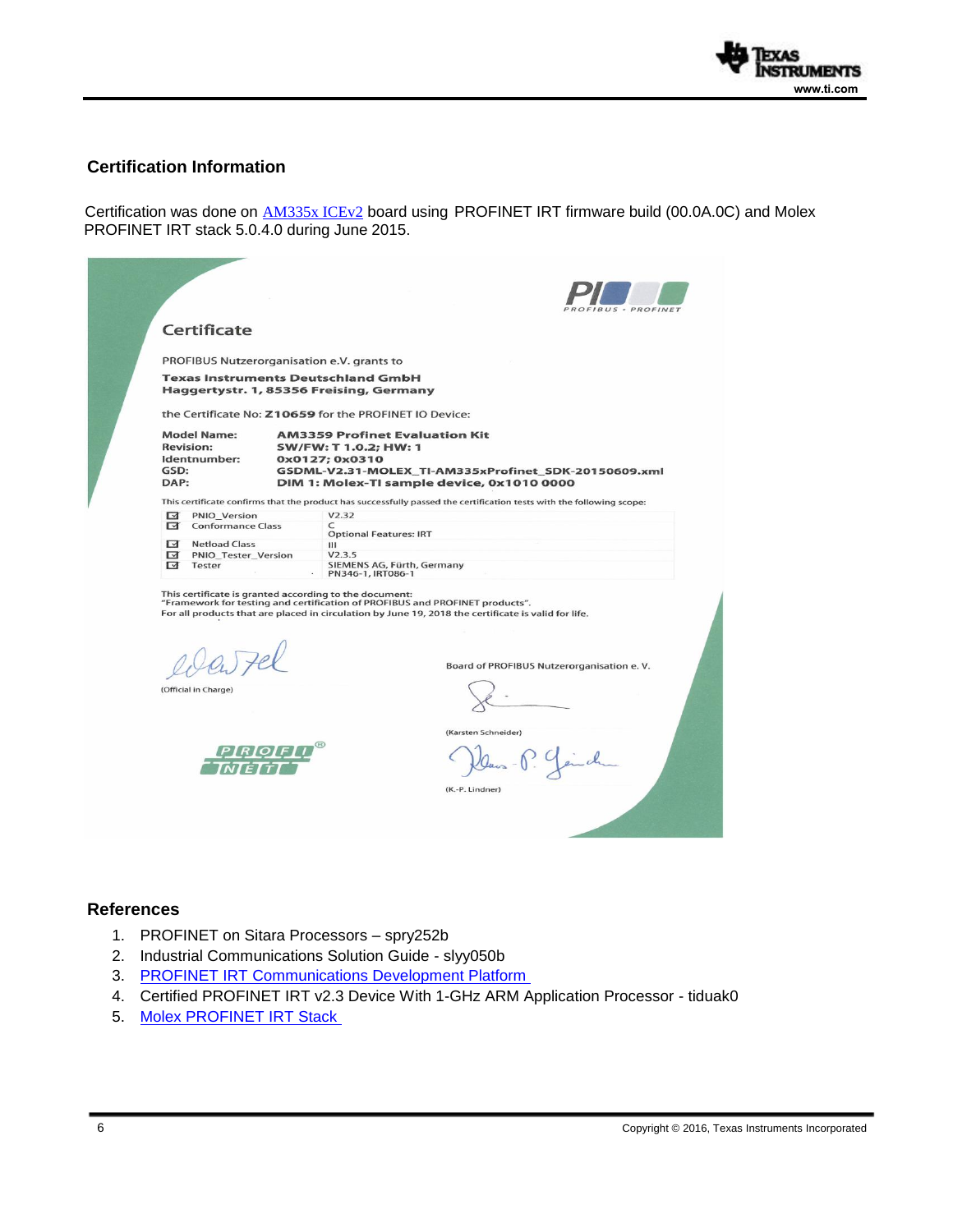

**www.ti.com** 

# **Acronyms**

| Acronym         | <b>Description</b>                                                 |
|-----------------|--------------------------------------------------------------------|
| <b>PRUSS</b>    | Programmable RealTime Unit Sub System                              |
| <b>PRU-ICSS</b> | Programmable RealTime Unit - Industrial Communication Sub System - |
|                 | PRUSS with industrial communication support                        |
| <b>IRT</b>      | <b>Isochronous Real Time</b>                                       |
| <b>PTCP</b>     | <b>Precision Transparent Clock Protocol</b>                        |
| DL              | Datalink Layer                                                     |
| <b>ISR</b>      | <b>Interrupt Service Routine</b>                                   |
| <b>AL</b>       | <b>Application Layer</b>                                           |
| <b>DCP</b>      | Discovery and basic Configuration Protocol                         |
| <b>IOCR</b>     | <b>IO Communication Relation</b>                                   |
| <b>PNIO</b>     | <b>PROFINET Input Output</b>                                       |
| <b>FDB</b>      | <b>Filtering Data Base</b>                                         |
| <b>ASIC</b>     | <b>Application Specific Integrated Circuit</b>                     |
| <b>EDMA</b>     | <b>Enhanced Direct Memory Access</b>                               |
| <b>MDIO</b>     | Management Data Input Output                                       |
| MII             | Media Independent Interface                                        |
| <b>OS</b>       | <b>Operating Systems</b>                                           |